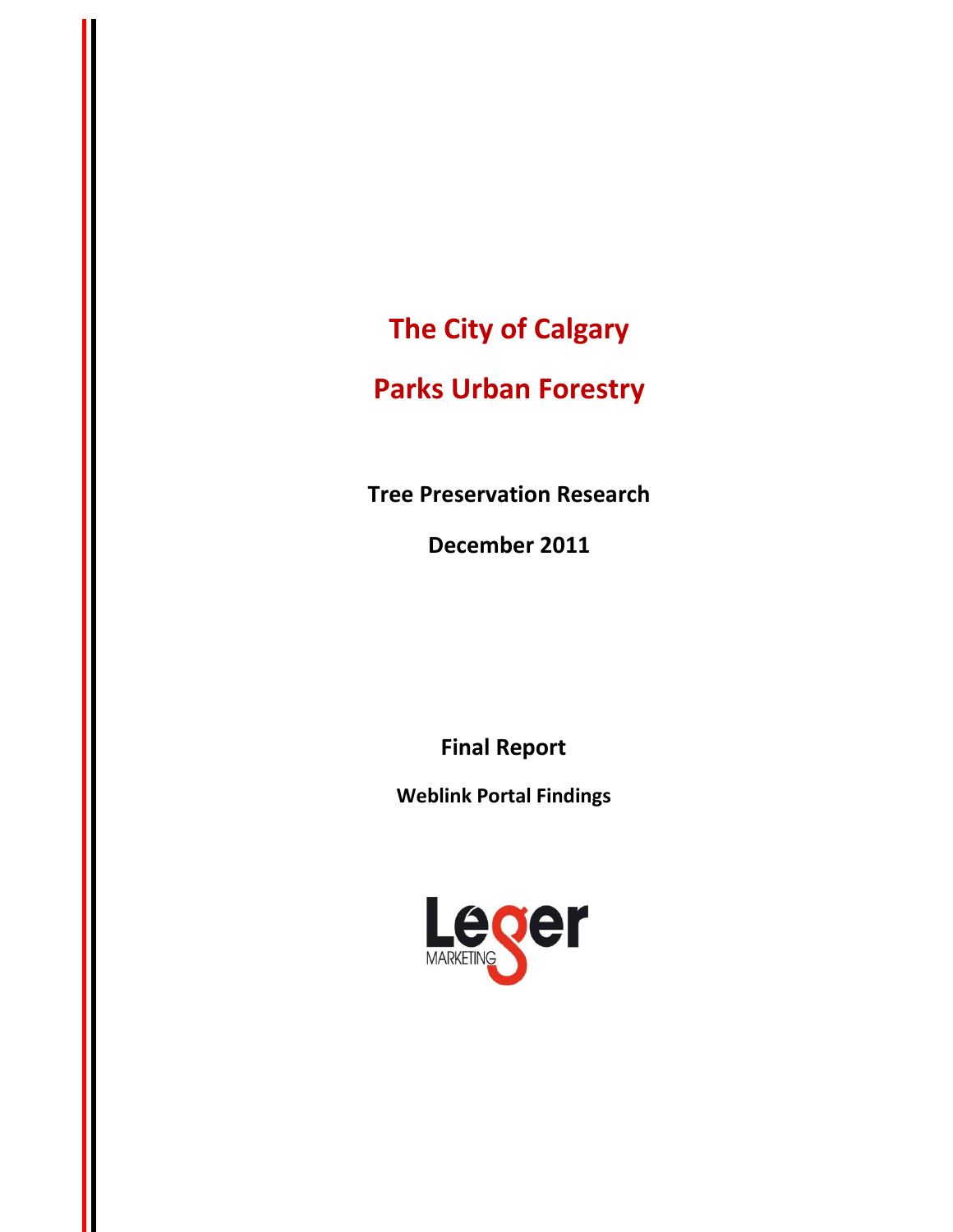# **CONTENTS**

| $\mathbf{1}$   |     |                                                                        |  |
|----------------|-----|------------------------------------------------------------------------|--|
| $\overline{2}$ |     |                                                                        |  |
| 3              |     |                                                                        |  |
|                | 3.1 | Awareness and Knowledge of Tree Preservation and Growth Initiatives: 3 |  |
|                | 3.2 |                                                                        |  |
|                | 3.3 |                                                                        |  |
|                | 3.4 |                                                                        |  |
|                | 3.5 |                                                                        |  |
|                | 3.6 |                                                                        |  |
| 4              |     |                                                                        |  |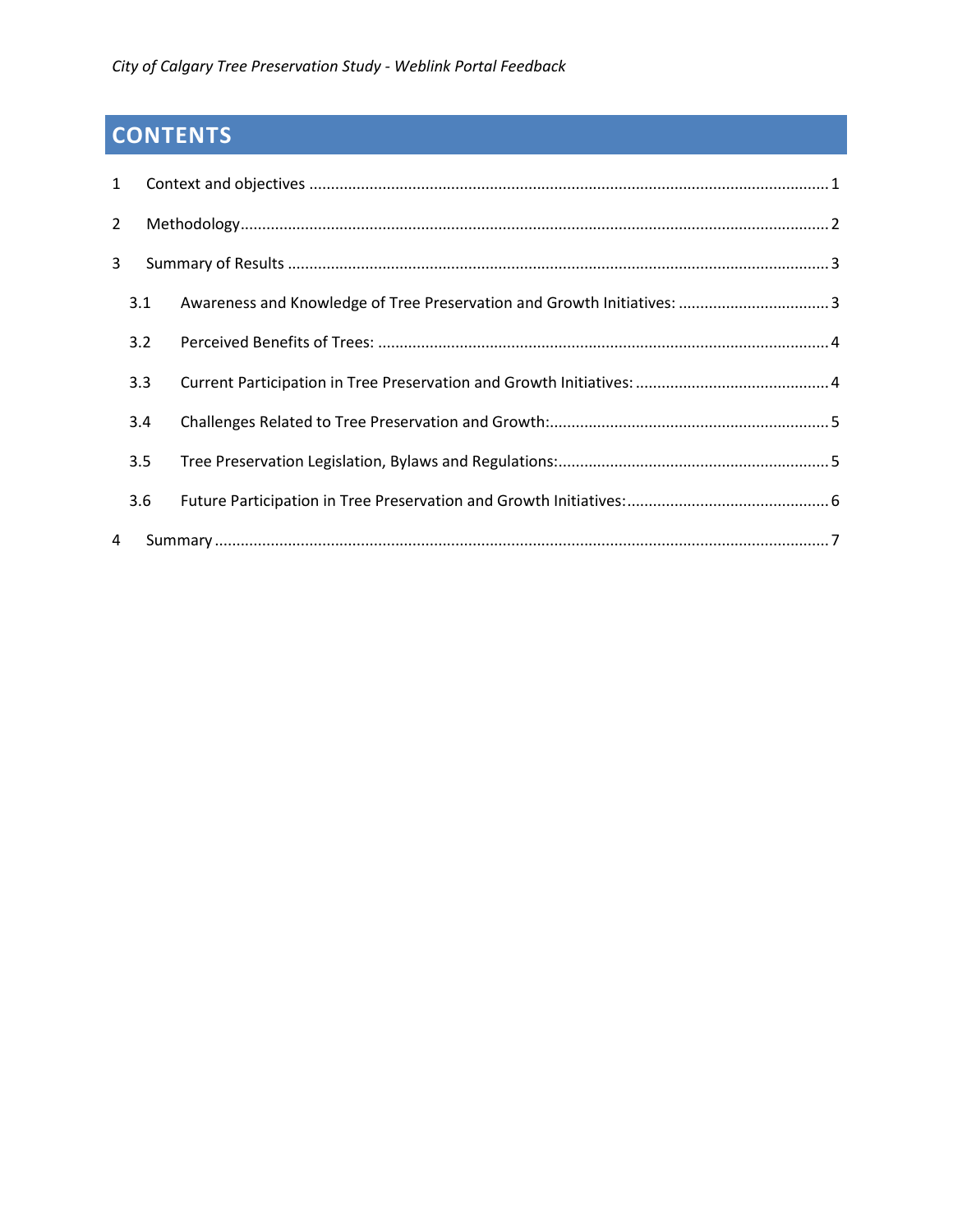# <span id="page-2-0"></span>**1 CONTEXT AND OBJECTIVES**

Urban Forestry is a relatively new and still evolving field of study and can be defined as "The art, science and technology of managing trees and forest resources in and around urban community ecosystems for the physiological, sociological, economic, and aesthetic benefits trees provide society" Helms (1997). The City of Calgary's urban forest includes trees along streets, in parks and on private land, vegetation in river valleys, and even on roof top gardens. The practice of urban forestry seeks to maintain and increase tree canopy cover and preserve trees in areas under development. According to Parks Urban Forest Strategic Plan (2007), the approach towards preservation and growth of trees is built around three areas: achieve and maintain healthy trees; collaborate with the community; and, resource to manage and measure the asset.

Over the years, The City's urban forest has experienced many stresses such as rapid growth, harmful pests and diseases and unfavorable growing conditions in the urban environment. The general trend across many urban cities is that the urban forest is declining. The City of Calgary decided to review the potential impact of these pressures and investigate measures that would practically contribute to ensuring sustainable tree canopy for current and future generations.

City staff was asked to engage and report back on citizens' views about encouraging the preservation of trees with the objectives of maintaining community character and preserving existing tree canopy coverage.

The City of Calgary sought to implement a research strategy, together with a broader citizen engagement process, to:

- $\triangleright$  Assess citizens' awareness and opinions regarding Calgary's urban forest;
- $\triangleright$  Evaluate the various initiatives involving tree preservation and growth with a focus on encouraging preservation on private properties; and,
- $\triangleright$  Explore and identify options for encouraging community participation in tree preservation and growth activities.

Administration's summary of these findings will be presented to Council through the Standing Policy Committee on Community and Protective Services in early February 2012.

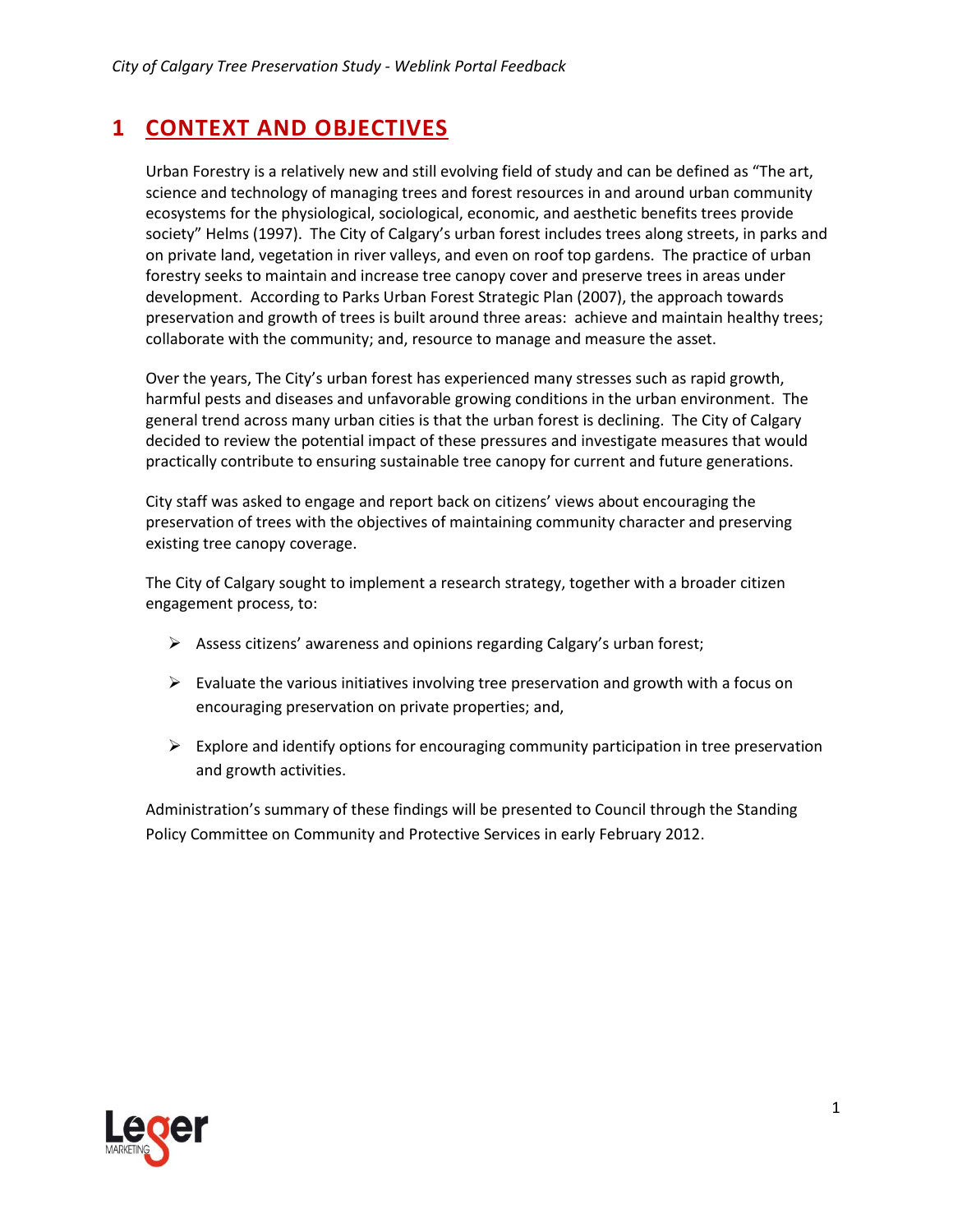# <span id="page-3-0"></span>**2 METHODOLOGY**

On behalf of The City of Calgary, Leger Marketing conducted a three-phased research process to determine citizens' views about tree preservation and growth. The process included an initial qualitative phase of research including eight focus groups, followed by a quantitative survey phase and a weblink feedback portal embedded in The City's public website. This report includes the summary of findings from the qualitative self-selected weblink portal.

The rationale for including the weblink portal is to allow for The City of Calgary to provide an additional engagement opportunity for citizens to provide comments via the weblink feedback form found on The City of Calgary's website and hosted by Leger. This weblink feedback form contains the same survey questions as the online survey portion of this research. The weblink portal allowed citizens who were not necessarily invited to participate in the formal online survey to also participate and express their opinions about tree preservation and growth initiatives.

The reader should note, however, that a self-selection approach such as this weblink portal is not statistically reliable, as it is not representative of the population of Calgarians, but only of those who chose to participate. Here, the sample could include experts, City employees, concerned citizens, corporate representatives, special interest group representatives, or others. In addition, this approach does not allow for an opportunity to control the sample frame as respondents could have accessed the weblink portal on multiple occasions.

Thus, we can only report on these findings in a "qualitative" or directional nature. As such, quantitative findings (numbers and percentages) are not used in this report.

The weblink portal was available to Calgarians from November 2nd to 22nd and total of 638 citizens responded to this call for feedback.

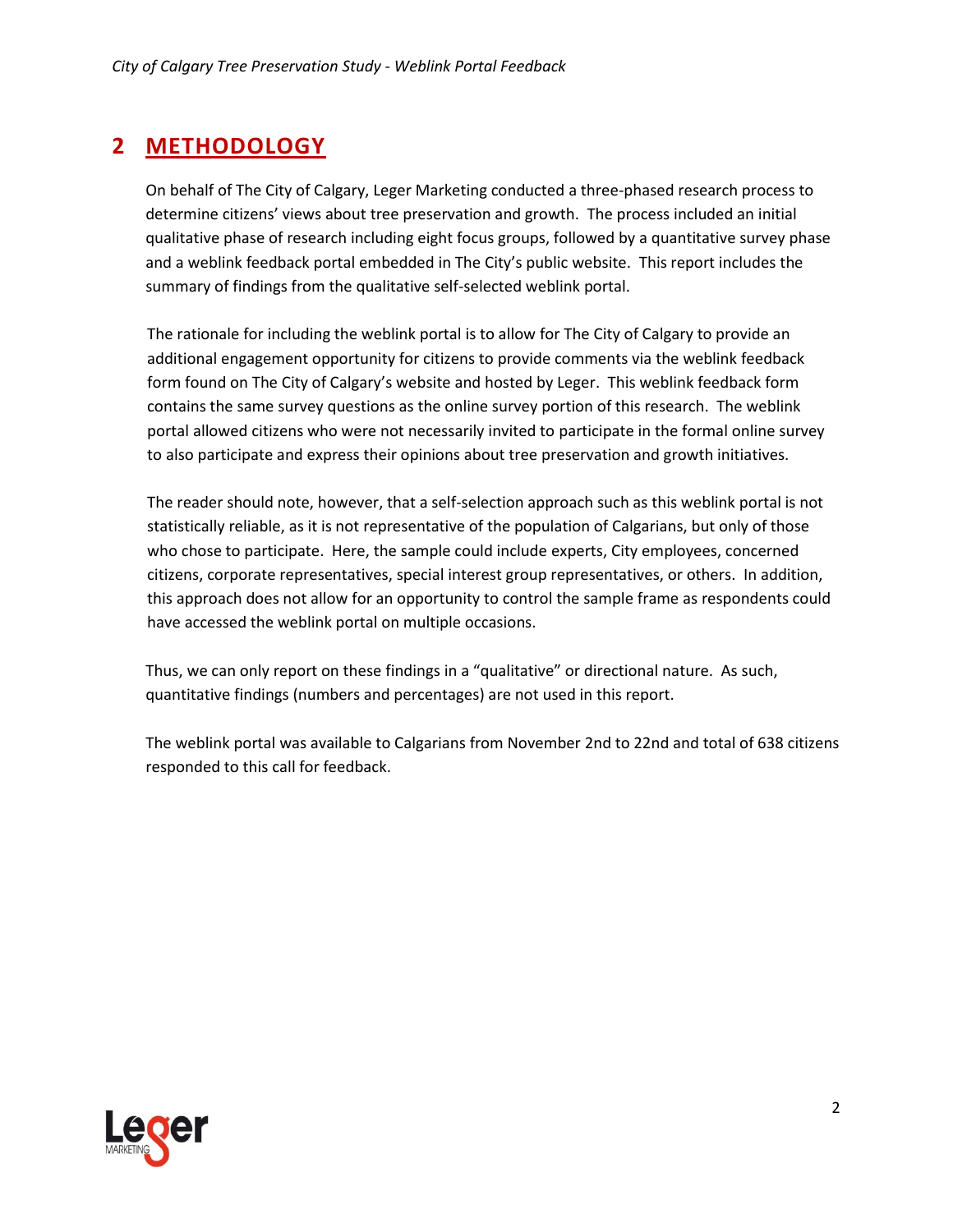# <span id="page-4-0"></span>**3 SUMMARY OF RESULTS**

#### <span id="page-4-1"></span>3.1 AWARENESS AND KNOWLEDGE OF TREE PRESERVATION AND GROWTH INITIATIVES:

Approximately one-half of those who voluntarily gave feedback via the weblink portal believe they are knowledgeable about tree preservation and growth initiatives. The majority of these respondents consider themselves to be knowledgeable about how to effectively water trees, what time of year to prune branches, where to best plant trees, and about tree transplantation. In general, the weblink portal respondents are more knowledgeable about tree preservation and growth initiatives than are Calgarians as a whole.

A minority of weblink portal respondents are aware of The City of Calgary's overall tree preservation and growth initiatives, while almost all are interested in learning more. Awareness and interest in tree preservation and growth strategies are higher among respondents who voluntarily participated in providing feedback via the weblink portal versus online survey respondents representing the general Calgary population.

Further, as with online survey respondents, most weblink portal respondents overestimate the actual tree canopy coverage in Calgary. Notwithstanding this overestimation, the majority of voluntary participants think that The City of Calgary should increase its tree canopy coverage, similar to the opinions expressed by representatives of the general Calgary population.

Mirroring the online survey results, weblink portal feedback reveals that respondents have misperceptions regarding the presence of legislation, bylaws and regulations regarding the protection and preservation of trees on private and public properties.

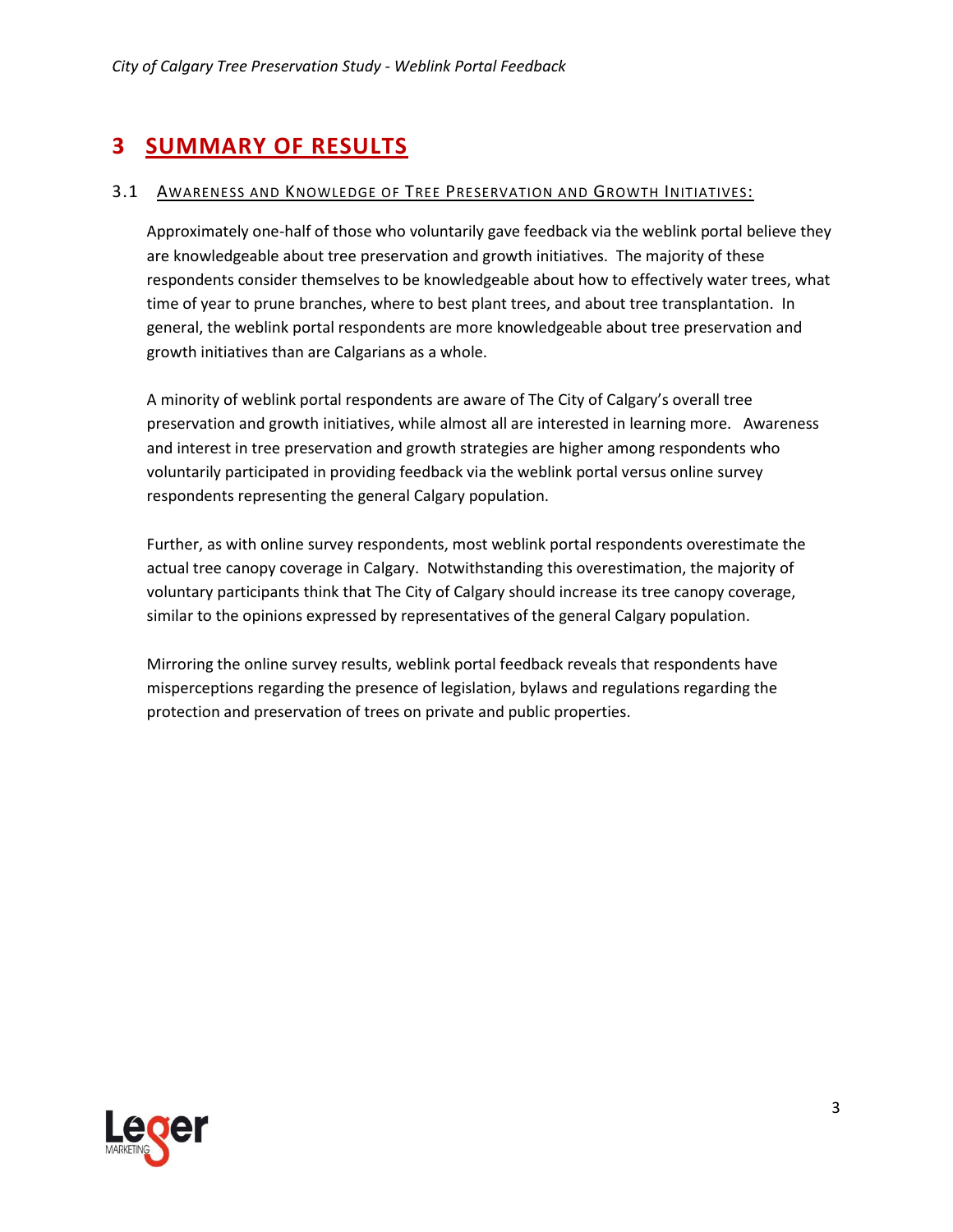## <span id="page-5-0"></span>3.2 PERCEIVED BENEFITS OF TREES:

Without being prompted, weblink portal respondents are able to identify benefits from trees such as beautifying or adding character to The City, improving air quality, and the importance of trees to the ecosystem. The benefits identified are similar to those perceived by online survey respondents.

When prompted, almost all of the weblink portal respondents agree with the tree benefits listed, including enhancing the quality of life, ensuring the health of eco-systems, making people feel relaxed, contributing to the quality of air and providing monetary value by adding to the property values of homeowners. While weblink portal respondents recognize similar benefits as do online survey respondents, the strength or intensity of agreement with the tree benefits evaluated is substantially more prominent among voluntary participants in the weblink portal than among online survey respondents.

### <span id="page-5-1"></span>3.3 CURRENT PARTICIPATION IN TREE PRESERVATION AND GROWTH INITIATIVES:

The majority of those responding to the weblink portal indicate that they have watered trees within the past year. About one half say they have planted a tree on private property or assisted a family member or neighbor with their tree needs, and relatively lower proportions indicate that they have participated in other tree preservation and growth activities.

About one half of the weblink portal respondents report that they have participated in at least one City of Calgary "Green Initiative" program within the past year, with the most popular programs being healthy yards, pathway and river cleanup and community gardens.

Participation in personal tree preservation activities as well as The City of Calgary "Green Initiatives" programs is higher among voluntary weblink portal respondents compared to respondents of the online survey. This suggests that Calgarians providing feedback via the weblink portal have more interaction and perhaps even stronger vested interests in tree preservation and growth than do average Calgarians.

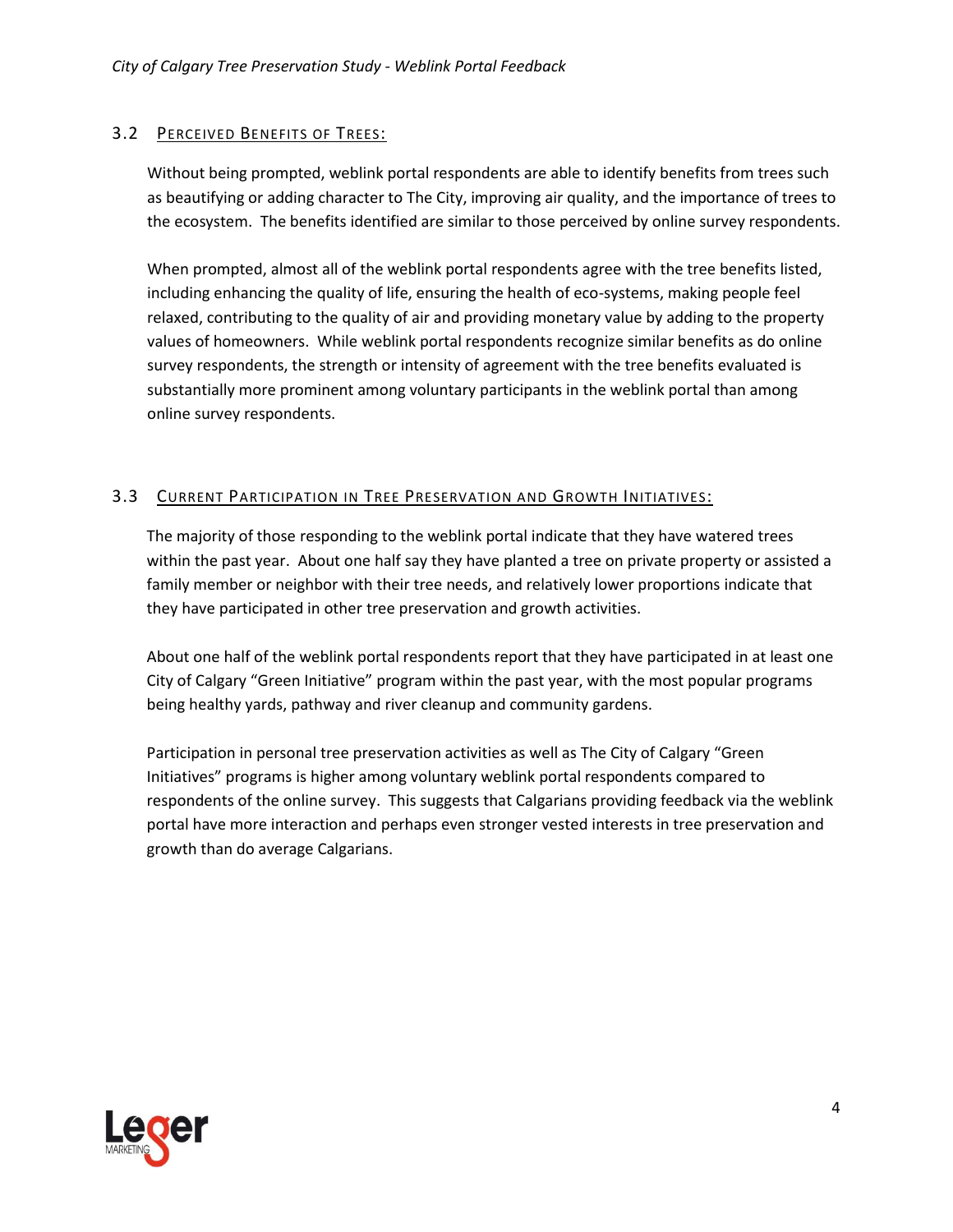### <span id="page-6-0"></span>3.4 CHALLENGES RELATED TO TREE PRESERVATION AND GROWTH:

Weblink portal respondents demonstrate a lack of knowledge but a strong desire to learn more about their personal involvement with tree preservation and growth activities. In general these individuals are interested in learning more about how to properly take care of trees, properly plant trees, and save trees during land development. The majority would also volunteer to plant or help care for trees if they knew how to volunteer.

A small proportion of weblink portal respondents points to cost constraints, particularly in terms of buying trees, as a challenge facing participation in tree preservation and growth initiatives. Few weblink respondents mention that they hold a lack of interest in tree preservation and growth, and a minority mention that they do not have enough time to properly care for trees, or are not motivated enough to put time and effort into it.

Further, weblink portal respondents demonstrate stronger interest levels and stronger levels of motivation for learning more about tree preservation and growth activities than do online survey respondents representative of the broader Calgary population.

### <span id="page-6-1"></span>3.5 TREE PRESERVATION LEGISLATION, BYLAWS AND REGULATIONS:

The majority of respondents who voluntarily provide feedback via the weblink portal think that landowners should be allowed to remove a tree if it is diseased or dying of old age without prior permission from the municipality. Opinions are divided, however, when it comes to supporting legislation that would require homeowners to obtain permission to cut down healthy trees on private property. In general, views are split about whether or not The City should implement legislation to require homeowners to obtain permission to cut down trees on private property.

As well, weblink portal respondents express strong support for the implementation and monitoring of regulations for developers and new or 'infill' developments. Almost all of these respondents think that The City should be actively monitoring developers to make sure they plant what they promised, that fines should be imposed on developers who do not comply with tree guidelines, and that The City should mandate the number of trees on newly developed lots. A majority believe that The City should mandate that two to three trees be planted on new lots, that homeowners responsible for infill development should be mandated to replace trees removed for the development, and that new commercial and retail buildings should have guidelines mandating greenery on their rooftops.

These views are similar to those expressed by online survey respondents.

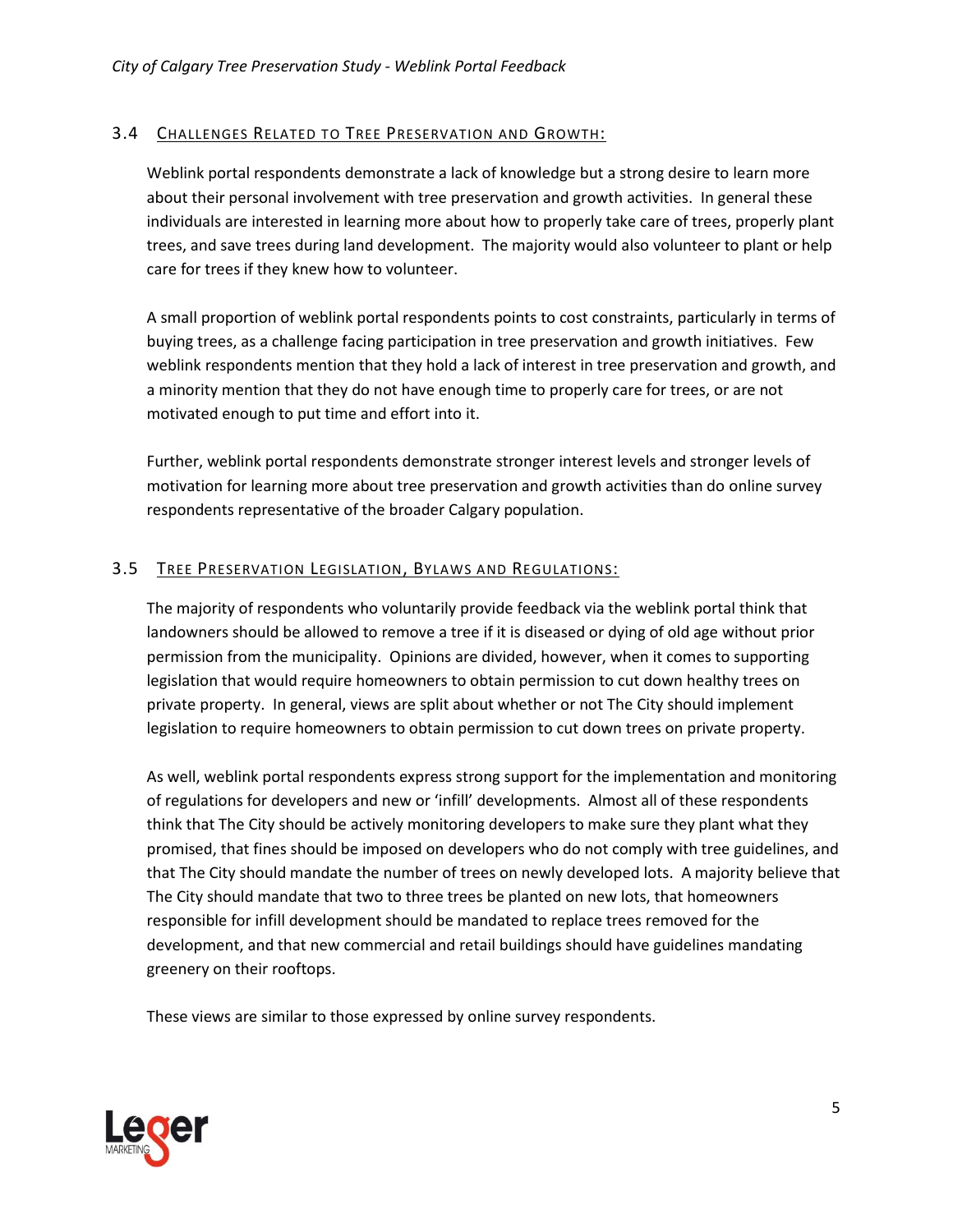### <span id="page-7-0"></span>3.6 FUTURE PARTICIPATION IN TREE PRESERVATION AND GROWTH INITIATIVES:

Weblink portal respondents demonstrate a high propensity to participate in future tree preservation and growth initiatives. Specifically, a vast majority are likely to use an online resource for tree preservation and growth. A majority are also likely to plant a tree in a memorial, birthplace, or celebration forest, and most indicate that they would be likely to celebrate an annual "Tree Day". In addition, the majority of these individuals say they would be likely to register the existing trees on their property, attend a free "trees for dummies" seminar, and adopt a tree and care for it for a set period of one to three years. Slightly less than one half of these respondents indicate that they would be likely to sponsor a heritage tree's maintenance for a year and be publicly recognized for the contribution.

A vast majority of weblink portal respondents are very likely to participate in tree preservation and growth initiatives if The City offered tax benefits to plant trees on private property or if The City offered a rebate on the purchase of trees to plant on private property. Most of these respondents also support initiatives that would give tax benefits to developers who save trees during the development process.

Other incentives such as The City organizing contests through community associations wherein grants or prizes would be awarded, or offering public recognition for tree preservation and growth efforts do not receive strong support from weblink portal respondents.

In general, the likelihood of participation in tree preservation and growth strategies is higher among weblink portal respondents than among those responding to the representative online survey. However, both sets of respondents are similarly likely to participate in educational strategies and are supportive of incentives that provide tax benefits and rebates over grants and prizes and public recognition.